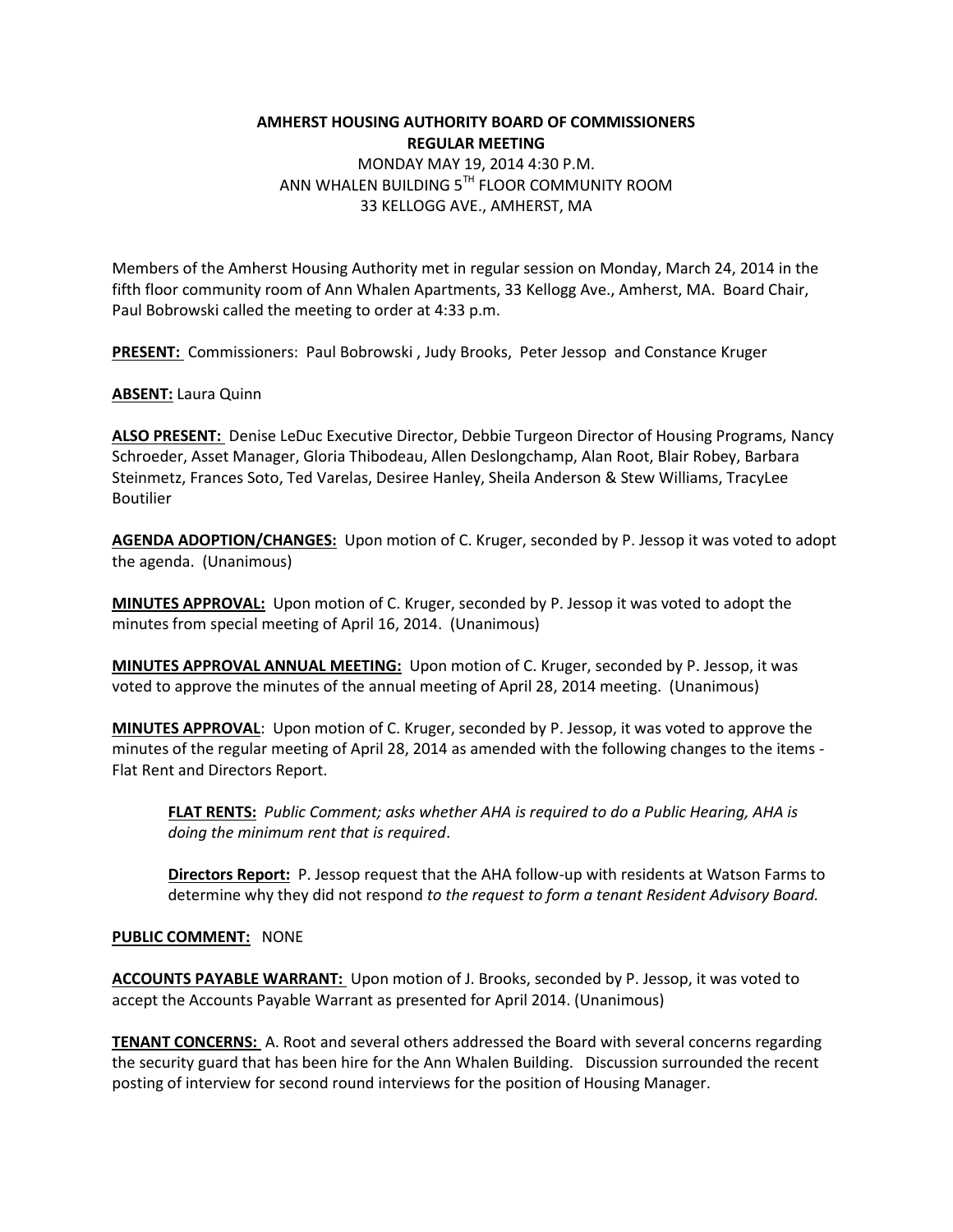**JOHN NUTTING GEO-THERMAL-update**: Nancy Schroeder addressed the Board with concerns for drilling in close proximity of residences at Chestnut Court as well as taking down trees in the area. There will also be foundation and sidewalk work for drainage in the Chestnut Court area. Peter Jessop requested that the AHA if specs have not been completed to add in for removal of some plants and trees and wrap in burlap so they can be save. Also AHA will notify tenants at Chestnut Court of the plant removal to assist them to protect the plants during the drilling process. AHA will offer information to tenants and to neighbors. C. Kruger raised the question; will there be a public notice process for permit application?

**DHCD SCHEDULE OF POSITIONS AND COMPENSATION FORM:** Upon motion of P. Jessop, seconded by C. Kruger, approved Board to sign off on the form. (Unanimous)

**PAYMENT STANDARDS FOR AHA EXTENDED AREA:** Upon motion of P. Jessop, seconded by J. Brooks, it was approved to increase the payment standard to the extended area of Granby, Hadley, South Hadley & Belchertown to 100% of 2014 FMR. (Unanimous)

**PUBLIC COMMENTS:** Several tenants identified and discussed shaking in building; Peter Jessop agreed to work with staff to evaluate the issue and to see if a reason could be identified for the building shaking.

**REVIEW OF VACANCIES:** D. LeDuc discussed the current vacancies for AHA and Pomeroy Lane.

**DIRECTORS REPORT:** D. LeDuc presented an update on projects that are in the works and upcoming projects. Capital Projects, Health & Safety: Contract for two trip and fall hazards there are new quotes to award contract to spend money before June 30<sup>th</sup>. Board referred this to the Other Business to take under consideration.

## **CHAIR REPORT:** N/A

**OTHER BUSINESS – Not anticpated within 48 hour notice:** Upon motion of P. Jessop, seconded by J. Brooks, the Board approves and authorizes the Executive Director to enter into contracts of up to \$10,000.00 total for the work to be done on asphalt repair at Chestnut Court.

**Adjourn:** Upon motion P. Jessop, seconded by J. Brooks it was voted to adjourn until the next regular meeting of the board on Monday June 23, 2014 at 4:30 in the community room of Ann Whalen Apts., 33 Kellogg Ave., Amherst, MA. Meeting adjourned at 5:36 p.m.

## **Documents Distributed**:

April 2014 AP warrant Executive Director Report- May 2014 Unit Vacancy Report Extended Area Calculations Minutes April 16, 2014 special meeting